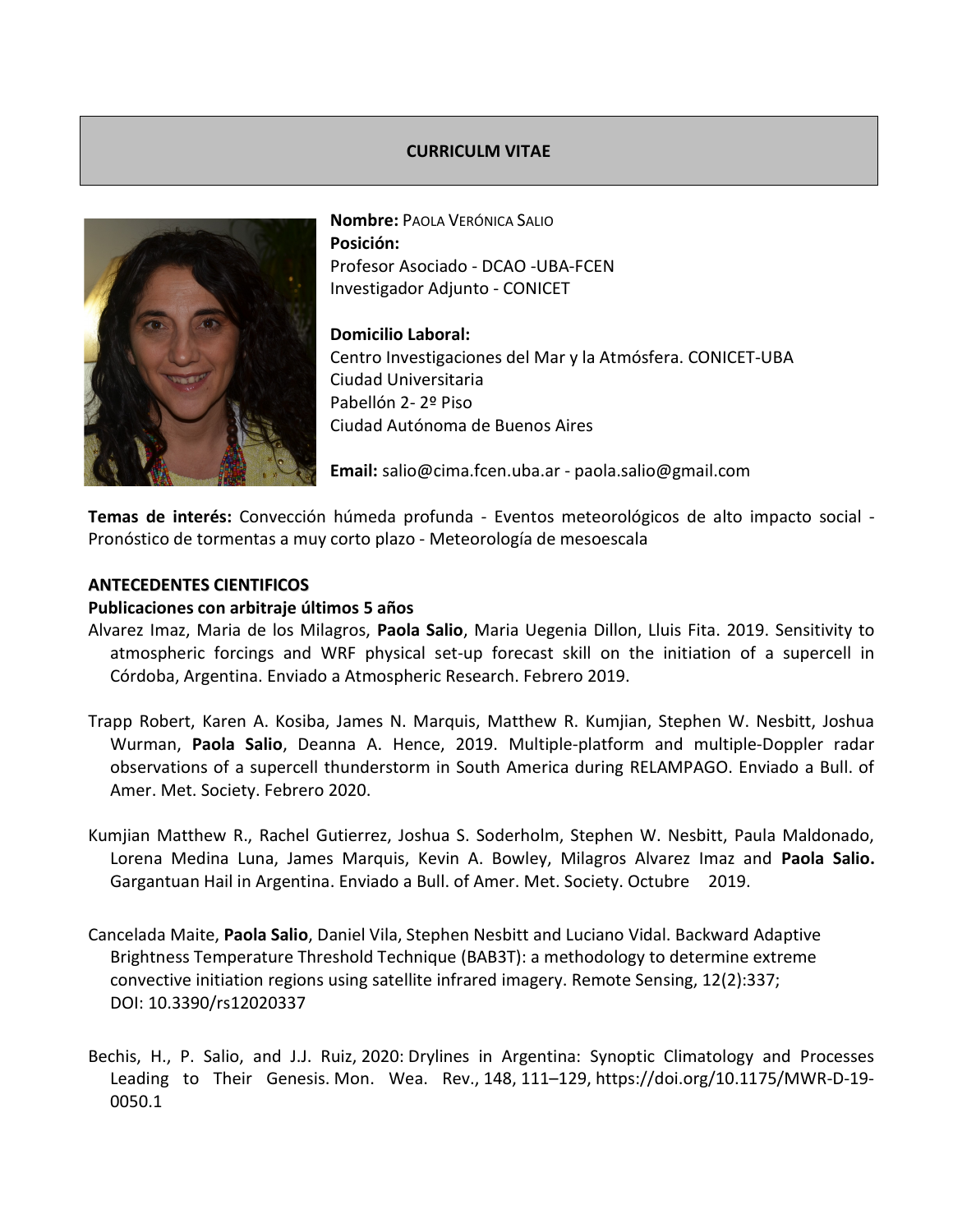- OTERO FEDERICO, MARIANO ALVAREZ, PAOLA SALIO, CAROLINA VERA, 2019: Intraseasonal modulation of spring-strong wind events associated with convection in northeastern Argentina. Journal of Climatology. https://doi.org/10.1002/joc.6135
- MAILÉN GÓMEZ MAYOL ; LUCIANO VIDAL; PAOLA SALIO; MAXIMILIANO SACCO. SOBRE EL USO DE DATOS DE RAYOS COMO PROXY PARA LA REFLECTIVIDAD RADAR EN LA REGIÓN CENTRAL DE ARGENTINA. METEOROLOGICA. Buenos Aires: CENTRO ARGENTINO DE METEORÓLOGOS. 2019 En prensa. http://www.meteorologica.org.ar/wpcontent/uploads/2019/03/Gomez\_Mayol\_y\_otros\_2019.pdf
- ALDANA ARRUTI; JUAN JOSE RUIZ; PAOLA SALIO; YANINA GARCIA SKABAR. Evaluación preliminar de un sistema de pronóstico de precipitación a muy corto plazo basado en la extrapolación de datos sintéticos de radar. 2019. METEOROLOGICA. Volumen 44 número 2. http://www.meteorologica.org.ar/nota/evaluacion-preliminar-de-un-sistema-de-pronostico-deprecipitacion-a-muy-corto-plazo-basado-en-la-extrapolacion-de-datos-sinteticos-de-radar/
- Ruiz Suarez, S., M. Sued, L. Vida, P. Salio, D. Rodriguez, S. Nesbitt y Y. Garcia Skabar, 2019: TÉCNICAS DE CLASIFICACIÓN SUPERVISADA PARA LA DISCRIMINACIÓN ENTRE ECOS METEOROLÓGICOS Y NO METEOROLÓGICOS. METEOROLOGICA. Volumen 44 número 1. http://www.meteorologica.org.ar/nota/tecnicas-de-clasificacion-supervisada-para-ladiscriminacion-entre-ecos-meteorologicos-y-no-meteorologicos-usando-informacion-de-un-radarde-banda-c/
- Mulholland, J.P., S.W. Nesbitt, R.J. Trapp, K.L. Rasmussen, and P. Salio, 2018: Convective Storm Life Cycle and Environments near the Sierras de Córdoba, Argentina. Mon. Wea. Rev., 146, 2541– 2557, https://doi.org/10.1175/MWR-D-18-0081.1
- Galligani, V. S., Wang, D., Alvarez Imaz, M., Salio, P., and Prigent, C., 2017: Analysis and evaluation of WRF microphysical schemes for deep moist convection over Southeastern South America (SESA) using microwave satellite observations and radiative transfer simulations, Atmos. Meas. Tech., https://doi.org/10.5194/amt-2017-67.
- Hobouchian, M. P., P. Salio, Yanina García Skabar, Daniel Vila y Rene Garreuad, 2017: Assesment of satellite estimates over Central Andes. Atmospheric Research, 190, 43-54. https://doi.org/10.1016/j.atmosres.2017.02.006
- Vidal, L. S. Nesbitt, P. Salio, C. Farias, M. G. Nicora, S. Osores, 2017: C-Band Dual-Polarization Observations of a Massive Volcanic Eruption in South America. Journal of Selected Topics in Applied Earth Observations and Remote Sensing, 10, 3, https://doi.org /10.1109/JSTARS.2016.2640227
- Hobouchian, M. P., Yanina García Skabar, Daniel Barrera, Daniel Vila y P. Salio, 2015: Validación de la estimación de precipitación por satélite aplicando la técnica Hidroestimador. 2017.